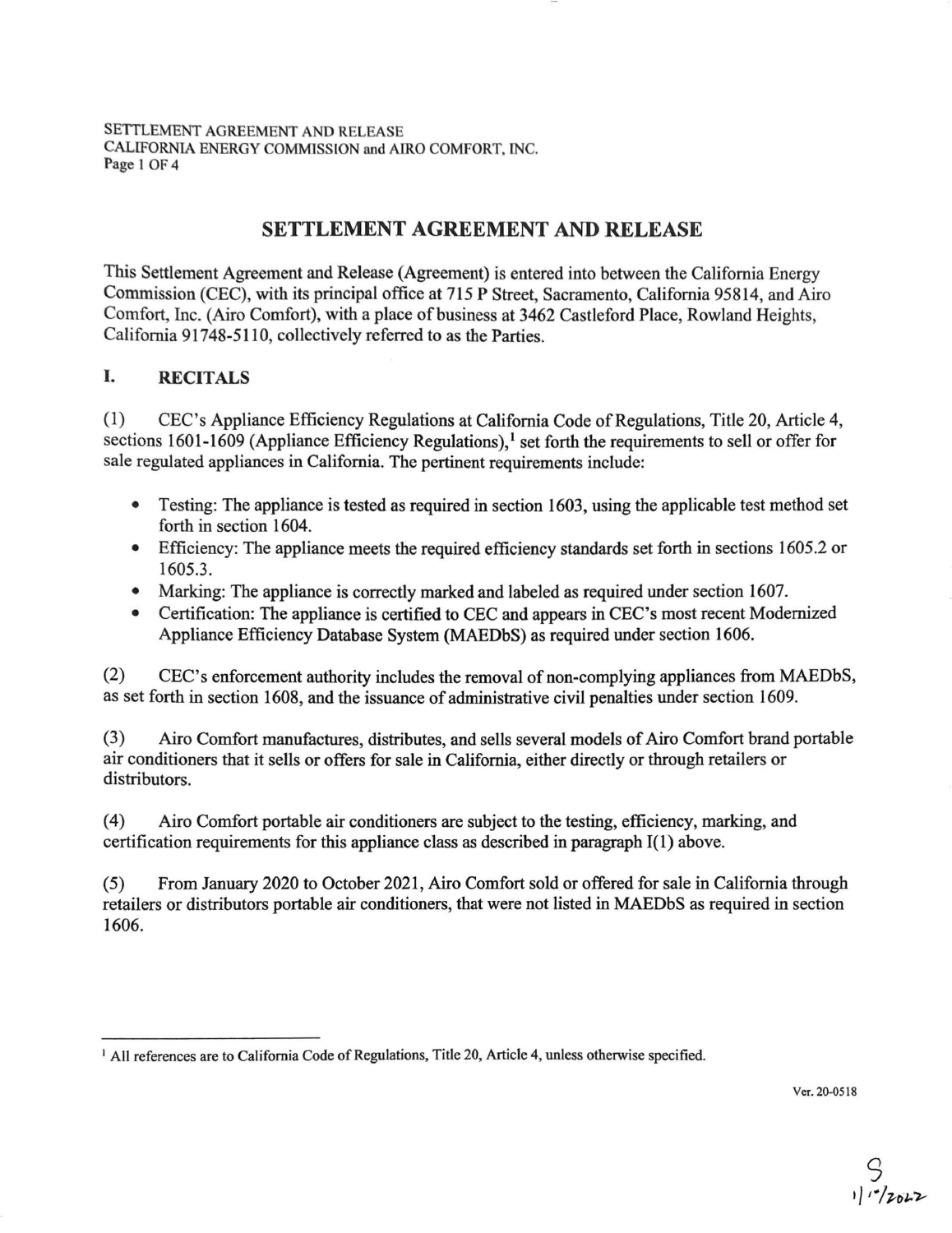( 6) Based on the above Recitals, CEC, through administrative adjudication, could impose penalties for each violation alleged, obtain injunctive relief to prohibit Airo Comfort from continuing to sell or offer for sale, non-compliant portable air conditioners in California, and take any other enforcement action as allowed by law.

(7) Section 1609(b)(3) and California Public Resources Code section  $25402.11(a)(2)$  identify the following factors CEC shall consider when determining the amount of an administrative civil penalty:

- The nature and seriousness of the violation.
- The persistence of the violation, meaning a responsible person's history of past violations of the Appliance Efficiency Regulations over the previous seven years.
- The number of violations arising from the course of conduct that is subject of the enforcement proceeding.
- The length of time over which the violation occurred.
- The willfulness of the persons responsible for the violation.
- The harm to consumers and to the state that resulted from the amount of energy wasted due to the violation.
- The number of persons responsible for the violation.
- The efforts of the persons responsible for the violation to correct the violation prior to initiation of an enforcement action by CEC.
- The cooperation, by the persons responsible for the violation, with CEC during its investigation.
- The assets, liabilities, and net worth of the persons responsible for the violation. This information will be considered to reduce the administrative civil penalty amount, should a responsible person or persons elect to provide asset, liability, and net worth documentation to the Executive Director to demonstrate that a reduction in a penalty amount is necessary to avoid an undue burden.

(8) Penalties must be set at levels sufficient to deter violations. In developing this Agreement, CEC considered the facts of the case and applied the above factors to determine an appropriate settlement. Further, in this case Airo Comfort cooperated with CEC in the investigation by notifying retailers and removing the non-compliant units from the California market; promptly certifying the units; and by providing to CEC sales data of non-compliant units. The efforts by Airo Comfort saved CEC time and resources in investigating the violations and minimized the impacts on the competitive business environment in California, from the non-compliant units.

(9) Airo Comfort is willing to enter into this Agreement solely for the purpose of settlement and resolution of this matter with CEC. CEC accepts this Agreement in termination of this matter. Accordingly, the Parties agree to resolve this matter completely by means of this Agreement, without the need for administrative adjudication.

Ver. 20-0518

S<br>V<sub>101202</sub>2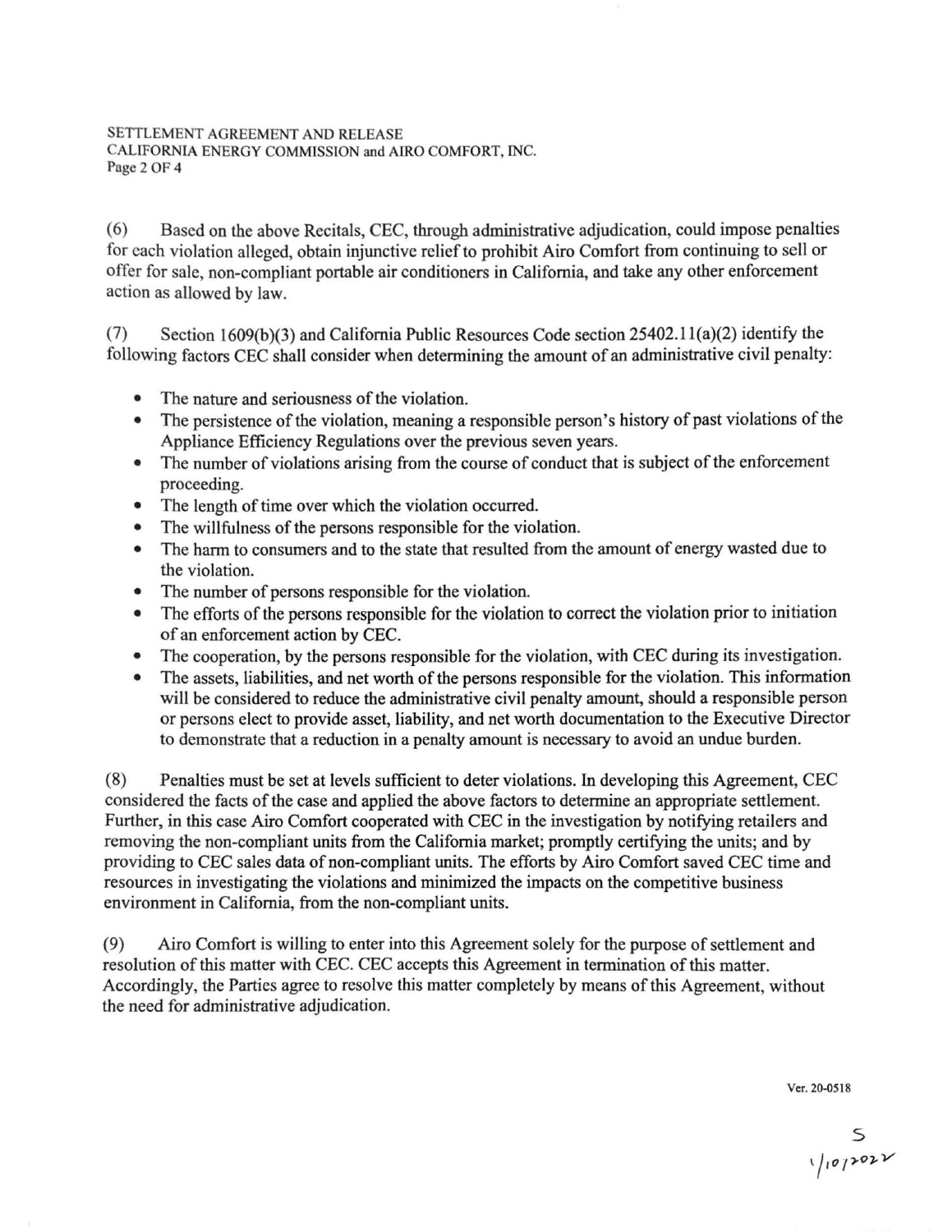ETTLEMENT AGREEMENT AND RELEASE LIFORNIA ENERGY COMMISSION and AIRO COMFORT, INC. Pagc3 OF 4

## **ll.** TERMS AND RELEASE

In consideration of the Recitals listed above which are incorporated into this section by reference, and the mutual agreements set forth below, CEC and Airo Comfort agree as follows:

(1) This Agreement covers the following Airo Comfort portable air conditioner models: AC08MWS, AC10MWS, AC12HMWS, AC12MWS, AC14MWS.

(2) For selling or offering for sale in California, the portable air conditioners identified in paragraph  $I(5)$ , whose model numbers are identified in paragraph  $II(1)$ , that were not certified to MAEDbS as required by section 1606, and, in consideration of the factors listed in paragraph 1(7) and 1(8) above, Airo Comfort shall pay as an administrative civil penalty the total sum of \$32,230.00 by electronic tran fer to CEC by February l, 2022. Banking infonnation and instructions necessary to complete the electronic transfer shall be provided by CEC.

(3) Airo Comfort also agrees to take each of the following actions for any and all regulated appliances it will sell or offer for sale in California:

- a. Test all basic models, utilizing the applicable test method, to ensure conformance with the Appliance Efficiency Regulations.
- b. Certify all basic models in MAEDbS, and ensure listings are kept current and up to date.
- c. Add the required marking to the unit

(4) This Agreement shall apply to and be binding upon Airo Comfort and its principals, officers, directors, receivers, trustees, employees, successors and assignees, subsidiary and parent corporations, and upon CEC and any successor agency that may have responsibility for and jurisdiction over the subject matter of this Agreement.

(5) In consideration of the payment specified above, CEC hereby releases Airo Comfort and its parent corporation, principals, directors, officers, agents, employees, shareholders, subsidiaries, predecessors, and successors from any and all claims for violations of section 1608 (efficiency, marking, certification), relating to the time period and appliances identified in paragraph 1(5), whose model numbers are identified in paragraph II(l).

(6) This Agreement constitutes the entire agreement and understanding between CEC and Airo Comfort conceming the claims and settlement in this Agreement, and this Agreement fully supersedes and replaces any and all prior negotiations and agreement of any kind or nature, whether written or oral, between CEC and Airo Comfort concerning these claims.

Ver. 20-0518

 $S$ <br> $1001001$